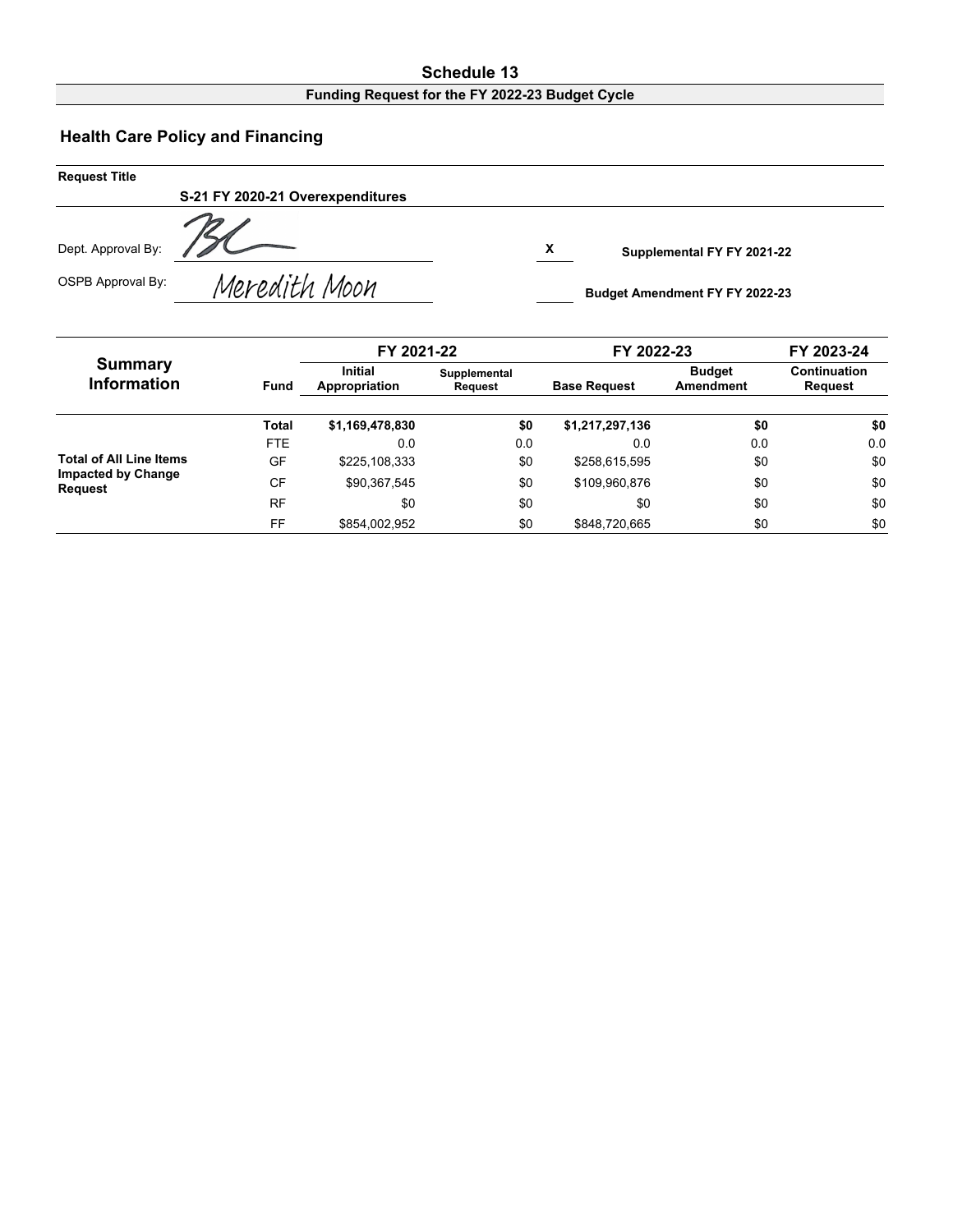|                                                                                       |              | FY 2021-22                      |                         | FY 2022-23          | FY 2023-24                 |                                |
|---------------------------------------------------------------------------------------|--------------|---------------------------------|-------------------------|---------------------|----------------------------|--------------------------------|
| <b>Line Item</b><br><b>Information</b><br><b>Fund</b>                                 |              | <b>Initial</b><br>Appropriation | Supplemental<br>Request | <b>Base Request</b> | <b>Budget</b><br>Amendment | Continuation<br><b>Request</b> |
| 03. Behavioral Health Community Programs - Behavioral Health Capitation Payments      |              |                                 |                         |                     |                            |                                |
|                                                                                       | <b>Total</b> | \$983,572,421                   | \$0                     | \$1,027,277,937     | \$0                        | \$0                            |
|                                                                                       | <b>FTE</b>   | 0.0                             | 0.0                     | 0.0                 | 0.0                        | $0.0\,$                        |
|                                                                                       | GF           | \$201,125,147                   | \$0                     | \$233,987,626       | \$0                        | \$0                            |
|                                                                                       | <b>CF</b>    | \$53,700,870                    | \$0                     | \$72,415,073        | \$0                        | \$0                            |
|                                                                                       | <b>RF</b>    | \$0                             | \$0                     | \$0                 | \$0                        | \$0                            |
|                                                                                       | FF           | \$728,746,404                   | \$0                     | \$720,875,238       | \$0                        | \$0                            |
| 03. Behavioral Health Community Programs - Behavioral Health Fee-for-Service Payments |              |                                 |                         |                     |                            |                                |
|                                                                                       | <b>Total</b> | \$15,151,534                    | \$0                     | \$15,147,517        | \$0                        | \$0                            |
|                                                                                       | <b>FTE</b>   | 0.0                             | 0.0                     | 0.0                 | 0.0                        | 0.0                            |
|                                                                                       | GF           | \$2,923,821                     | \$0                     | \$2,927,199         | \$0                        | \$0                            |
|                                                                                       | CF           | \$1,037,775                     | \$0                     | \$1,037,789         | \$0                        | \$0                            |
|                                                                                       | <b>RF</b>    | \$0                             | \$0                     | \$0                 | \$0                        | \$0                            |
|                                                                                       | FF           | \$11,189,938                    | \$0                     | \$11,182,529        | \$0                        | \$0                            |
| 05. Indigent Care Program - Children's Basic Health Plan Medical and Dental Costs     |              |                                 |                         |                     |                            |                                |
|                                                                                       | <b>Total</b> | \$170,754,875                   | \$0                     | \$174,871,682       | \$0                        | \$0                            |
|                                                                                       | <b>FTE</b>   | 0.0                             | 0.0                     | 0.0                 | 0.0                        | $0.0\,$                        |
|                                                                                       | GF           | \$21,059,365                    | \$0                     | \$21,700,770        | \$0                        | \$0                            |
|                                                                                       | <b>CF</b>    | \$35,628,900                    | \$0                     | \$36,508,014        | \$0                        | \$0                            |
|                                                                                       | <b>RF</b>    | \$0                             | \$0                     | \$0                 | \$0                        | \$0                            |
|                                                                                       | FF           | \$114,066,610                   | \$0                     | \$116,662,898       | \$0                        | \$0                            |

|                              |                                                                | <b>Auxiliary Data</b>                                   |      |  |
|------------------------------|----------------------------------------------------------------|---------------------------------------------------------|------|--|
| <b>Requires Legislation?</b> | NO.                                                            |                                                         |      |  |
| Type of Request?             | Health Care Policy and Financing<br><b>Prioritized Request</b> | Interagency Approval or<br><b>Related Schedule 13s:</b> | None |  |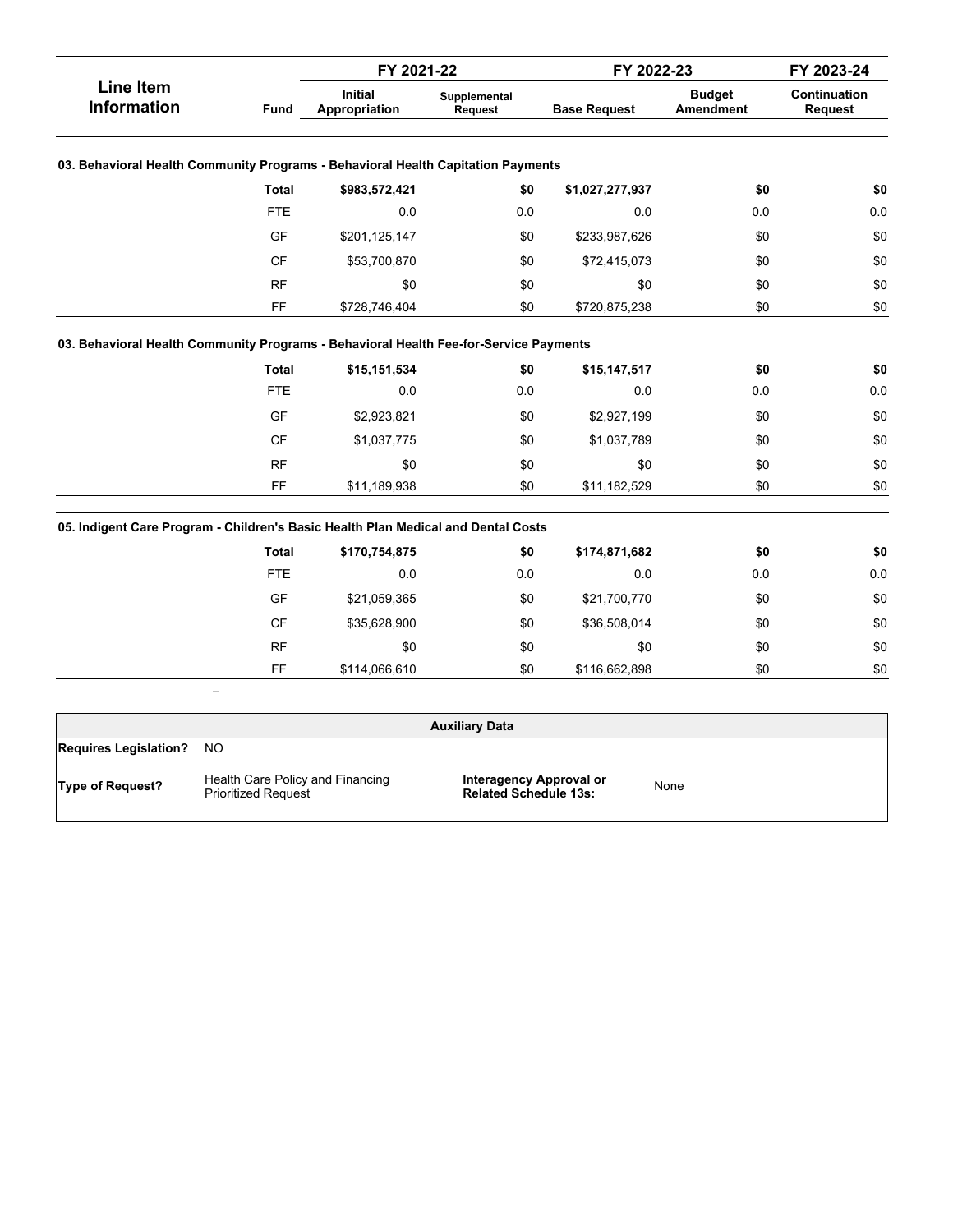Department of Health Care Policy & Financing **Jared Polis**

FY 2021-22 Funding Request

January 3, 2022



Governor

**Kim Bimestefer** Executive Director

## **Department Priority: S-21 Request Detail: FY 2020-21 Overexpenditure**

| Summary of Funding Change for FY 2021-22 |                             |                       |                              |  |  |  |  |  |
|------------------------------------------|-----------------------------|-----------------------|------------------------------|--|--|--|--|--|
| <b>Incremental Change</b>                |                             |                       |                              |  |  |  |  |  |
|                                          | FY 2021-22<br>Appropriation | FY 2021-22<br>Request | FY 2022-23<br><b>Request</b> |  |  |  |  |  |
| <b>Total Funds</b>                       | \$1,169,478,830             | \$0                   | \$0                          |  |  |  |  |  |
| <b>FTE</b>                               | 0.0                         | 0.0                   | 0.0                          |  |  |  |  |  |
| <b>General Fund</b>                      | \$225,108,333               | \$0                   | \$0                          |  |  |  |  |  |
| Cash Funds                               | \$90,367,545                | \$0                   | \$0                          |  |  |  |  |  |
| <b>Reappropriated Funds</b>              | \$0                         | \$0                   | \$0                          |  |  |  |  |  |
| <b>Federal Funds</b>                     | \$854,002,952               | \$0                   | \$0                          |  |  |  |  |  |

## *Summary of Request*

In FY 2020-21, the Department of Health Care Policy & Financing (the department) exceeded its appropriations for the Children's Basic Health Plan Medical and Dental Costs, Behavioral Health Fee-for-Service Payments, and Behavioral Health Capitation Payments by \$784,169 total funds, including \$206,066 in General Fund, and \$578,103 in cash funds. As a result of these overexpenditures, the department's FY 2021-22 appropriations are restricted.

The department seeks to address these overexpenditures so that the restrictions on its FY 2021- 22 budget may be lifted.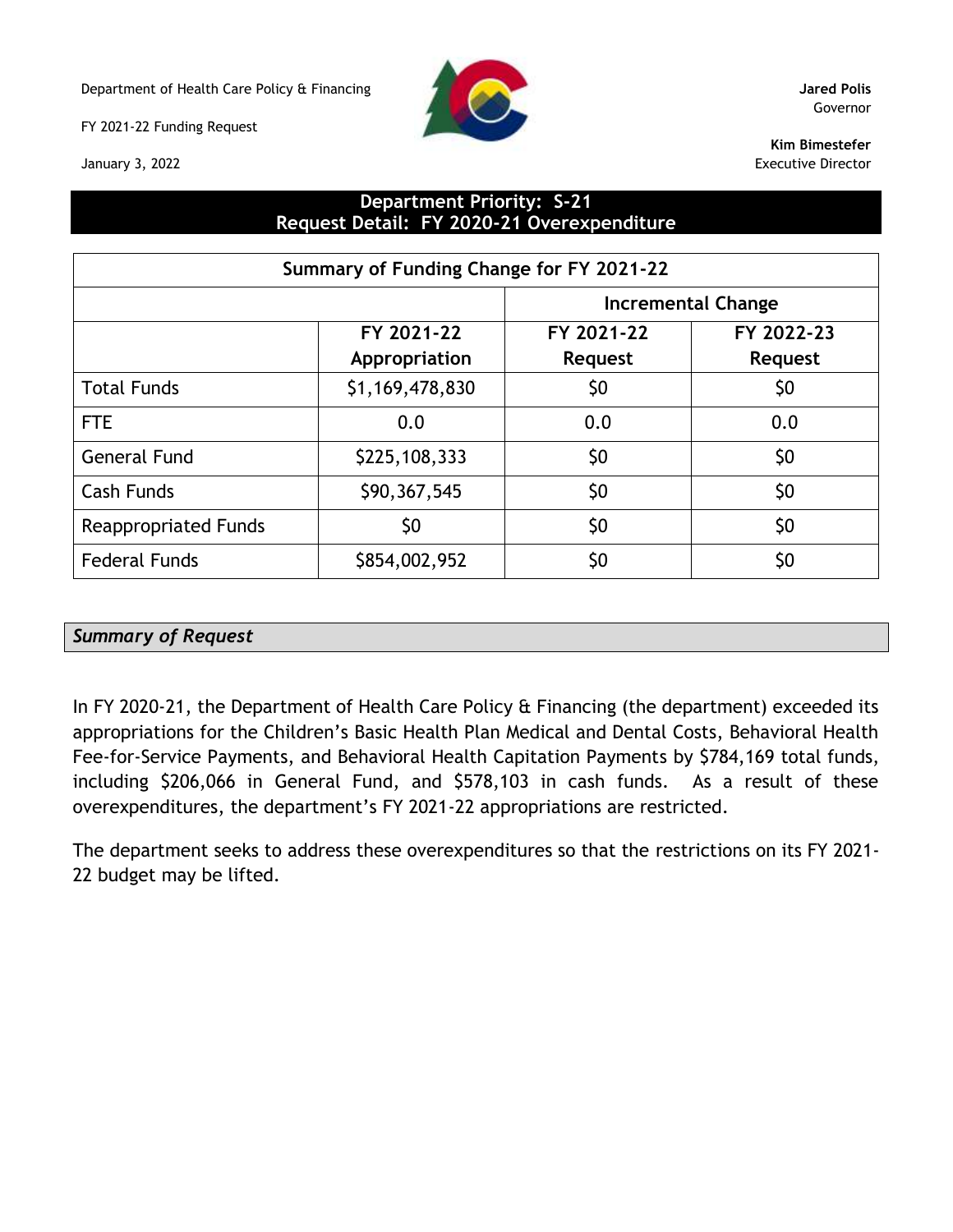## *Current Program*

The department uses a combination of state and federal funds to provide services to members enrolled in Colorado's Medicaid and other medical programs. Pursuant to Section 24-75- 109(1)(a), C.R.S., the department has overexpenditure authority to continue funding the Medicaid programs and for the purpose of closing the state's books. Section 24-75-109(3) requires that the State Controller restrict spending authority for the next fiscal year in the corresponding line items where the overexpenditures occurred.

## *Problem or Opportunity*

In FY 2020-21, the department has exceeded its appropriations by \$784,169 total funds, including \$206,066 in General Fund and \$578,103 in cash funds in various line items within the department's budget.

The department exceeded its cash funds appropriation by \$380,355 in the Children's Basic Health Plan Medical and Dental Costs. It exceeded its General Fund appropriation by \$206,066 and cash funds appropriation by \$50,826 in Behavioral Health Fee-for-Service Payments, and it exceeded its cash funds appropriation by \$146,922 in Behavioral Health Capitation Payments.

Cash fund overexpenditures are due to higher than anticipated caseload growth in the Children's Basic Health Plan expansion programs, increased utilization of behavioral health fee-for-service expenditures that are excluded from coverage under the behavioral health capitation, and an increase in ACA expansion members with Medicaid coverage in Behavioral Health Capitation Payments.

The department's FY 2021-22 budget has been restricted by those amounts because of the overexpenditures.

#### *Proposed Solution*

The department requests a one-time increase of \$784,169 total funds, including \$206,066 General Fund and \$578,103 cash funds in FY 2020-21 so that the State Controller may lift the accompanying restrictions in the FY 2021-22 budget. The requested funding will resolve FY 2020- 21 overexpenditures in the various Long Bill lines and will remove the restrictions on the department's FY 2021-22 budget. No additional funding is requested for FY 2021-22, FY 2022- 23, or FY 2023-24. While the department did overexpend federal funds in some of the various line items, the Office of the State Controller has not restricted the federal funds, and thus, the department does not request any supplemental federal funds spending authority in FY 2020-21.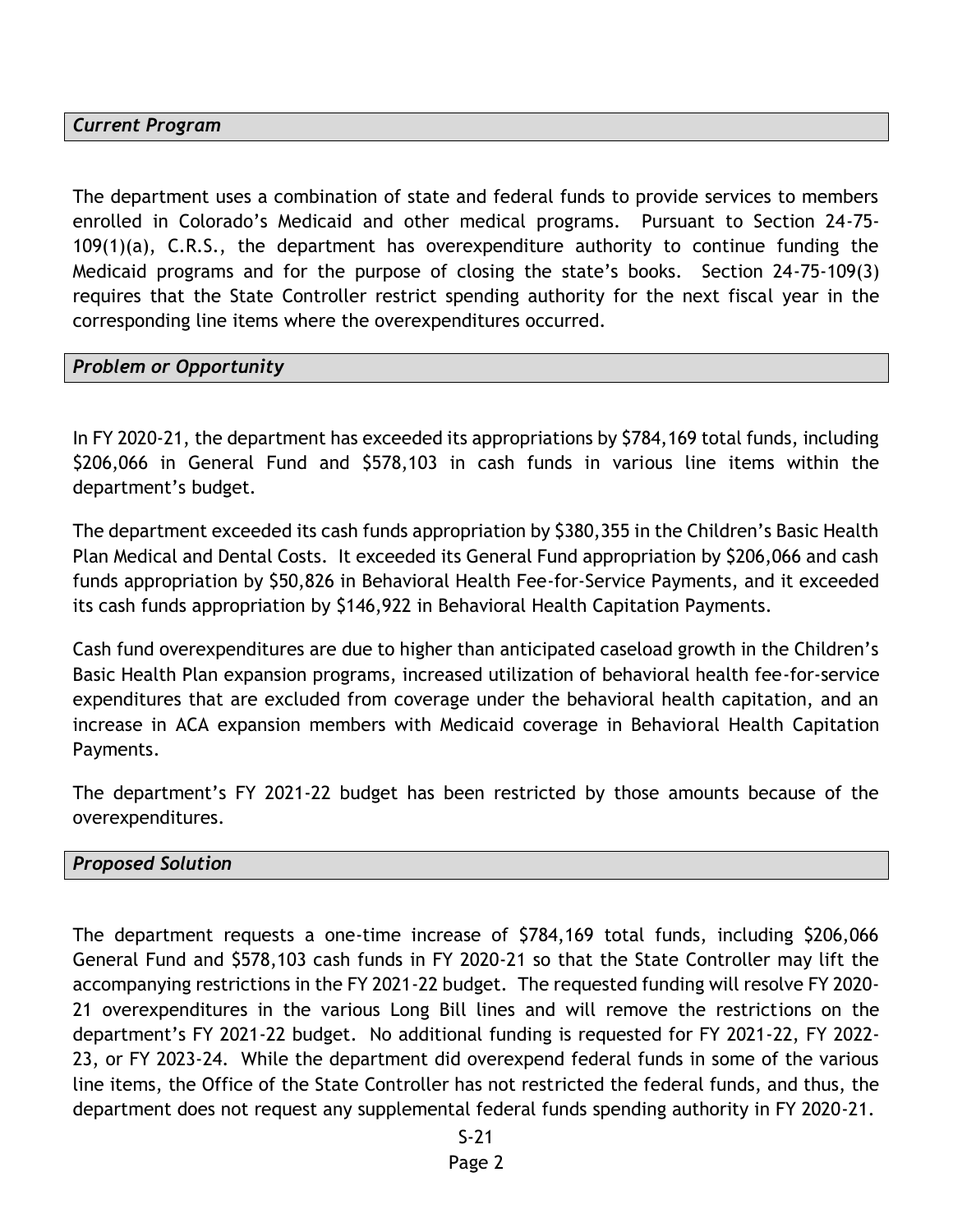This is a technical request and is not reflected on the OSPB evidence continuum.

## *Anticipated Outcomes*

This supplemental will provide additional appropriations required for the department to continue providing services to Medicaid members. If approved, the requested funding will resolve overexpenditures in FY 2020-21 and remove funding restrictions in FY 2021-22.

# *Assumptions and Calculations*

Actual expenditure data presented in this request is the most up-to-date information in CORE as of submission. Data by line item can be found in Table 1.1 of Appendix A. Additional data and calculations can also be found in the tables of Appendix A.

## *Supplemental, 1331 Supplemental or Budget Amendment Criteria*

The supplemental funding request is being made due to new information on the amount of funding that the department overexpended in FY 2020-21.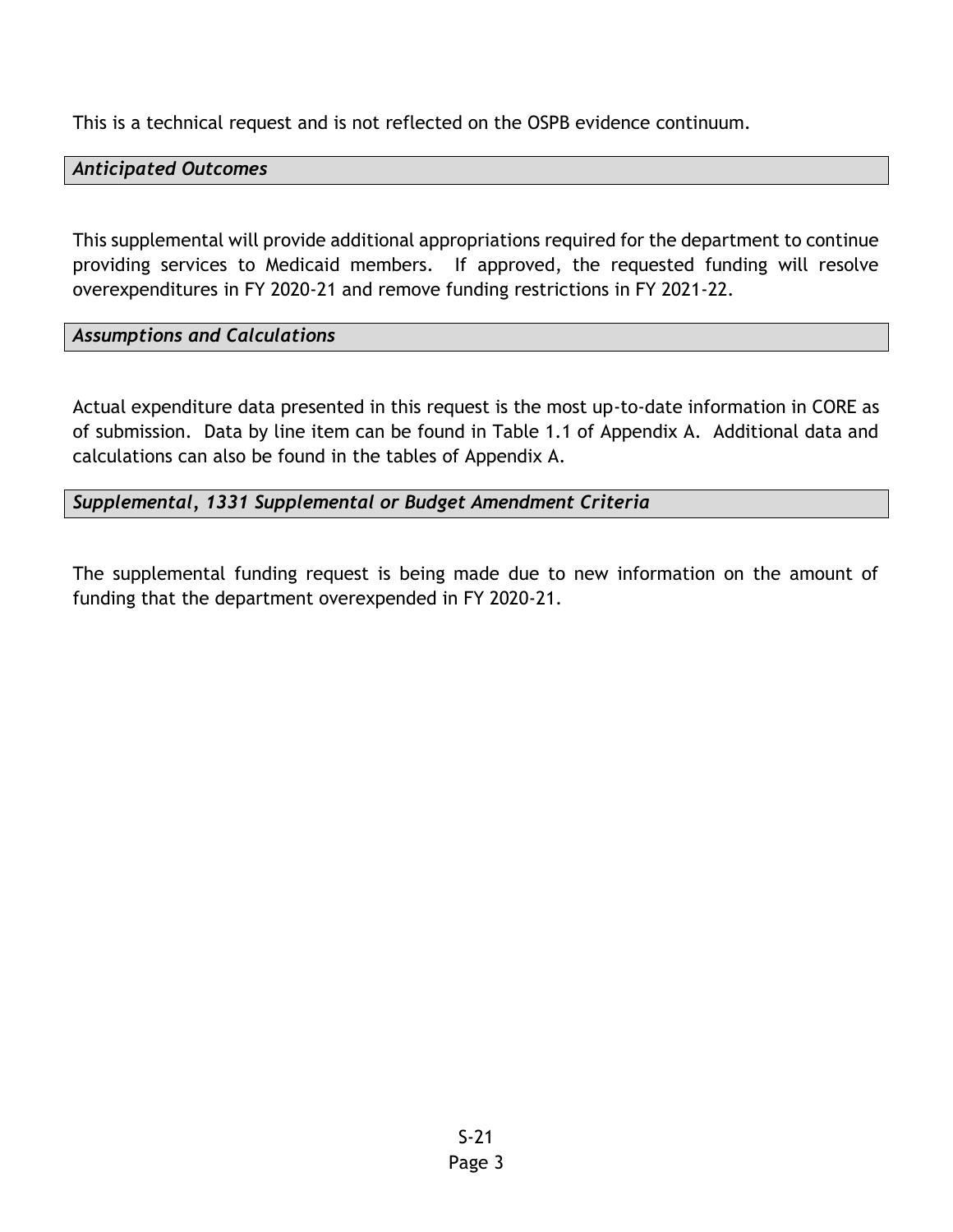#### S-21: FY 2020-21 Overexpenditure Appendix A: Assumptions and Calculations

|                | Table 1.1<br>Summary by Line Item<br>FY 2020-21                                         |                    |      |                     |            |                                |                      |                           |  |  |  |
|----------------|-----------------------------------------------------------------------------------------|--------------------|------|---------------------|------------|--------------------------------|----------------------|---------------------------|--|--|--|
| <b>IRow</b>    | Line Item                                                                               | <b>Total Funds</b> | FTE. | <b>General Fund</b> | Cash Funds | Reappropriated<br><b>Funds</b> | <b>Federal Funds</b> | <b>Notes/Calculations</b> |  |  |  |
| A              | (3) Behavioral Health Community Programs,<br>Behavioral Health Capitation Payments      | \$146,922          | 0.0  | \$0                 | \$146,922  | \$0                            |                      | \$0 Table 3.1 Row B       |  |  |  |
| $\overline{B}$ | (3) Behavioral Health Community Programs,<br>Behavioral Health Fee-for-Service Payments | \$256,892          | 0.0  | \$206,066           | \$50,826   | \$0                            |                      | \$0 Table 3.1 Row C       |  |  |  |
|                | (5) Indigent Care Program, Children's Basic<br>Health Plan                              | \$380,355          | 0.0  | \$0                 | \$380,355  | \$0                            |                      | \$0 Table 3.1 Row A       |  |  |  |
|                | D   Total Request                                                                       | \$784,169          | 0.0  | \$206,066           | \$578,103  | \$0                            | SO.                  | Sum of Rows A thru C      |  |  |  |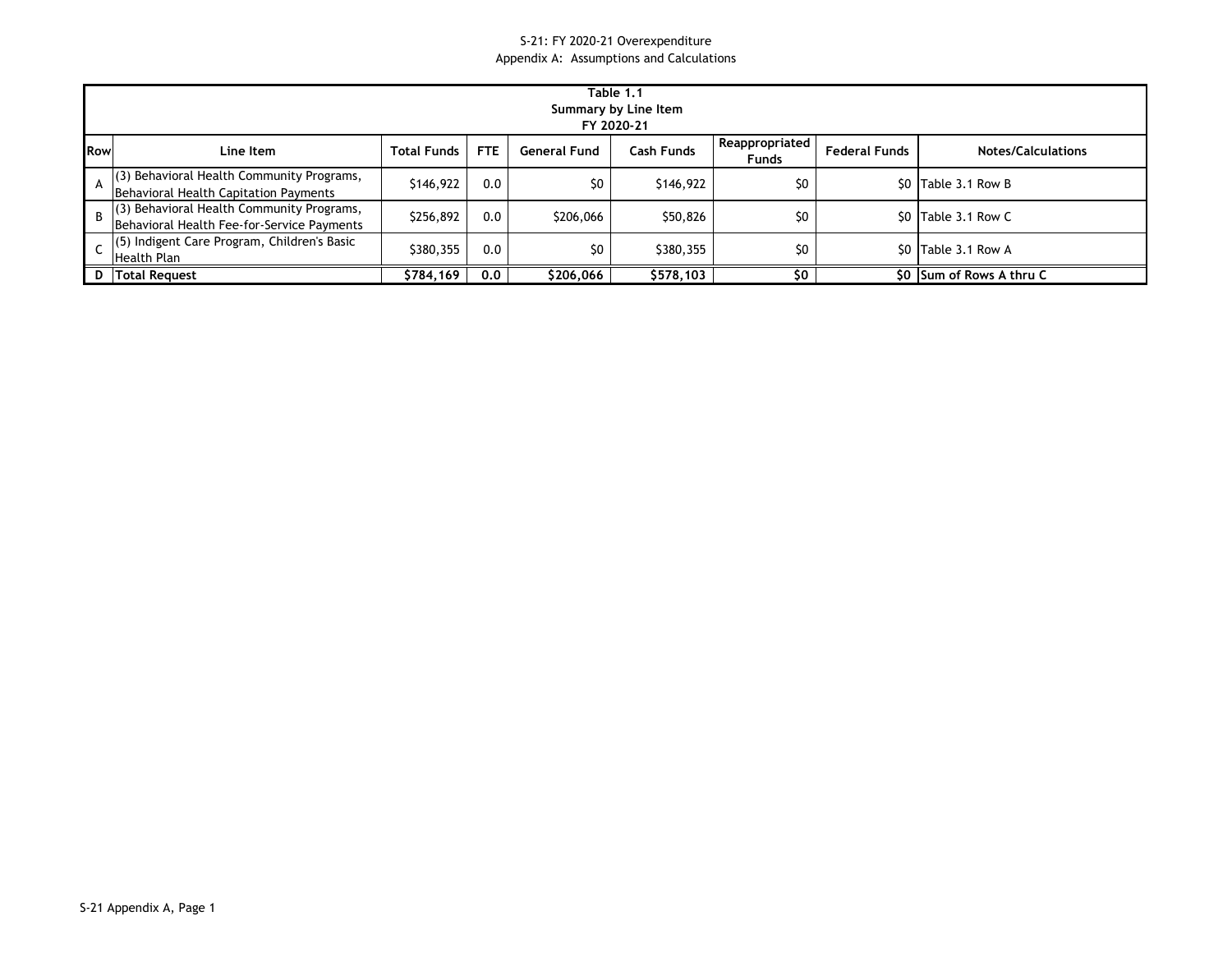#### S-21: FY 2020-21 Overexpenditure Appendix A: Assumptions and Calculations

|            | Table 2.1<br>Summary by Initiative<br>FY 2020-21 |                    |      |                     |                   |                                |                      |                           |  |  |  |
|------------|--------------------------------------------------|--------------------|------|---------------------|-------------------|--------------------------------|----------------------|---------------------------|--|--|--|
| <b>Row</b> | ltem                                             | <b>Total Funds</b> | FTE. | <b>General Fund</b> | <b>Cash Funds</b> | Reappropriated<br><b>Funds</b> | <b>Federal Funds</b> | <b>Notes/Calculations</b> |  |  |  |
|            | Behavioral Health Overexpenditures               | \$403,814          | 0.0  | \$206,066           | \$197,748         | \$0                            |                      | $$0$ Row B + Row C        |  |  |  |
| B          | Capitations                                      | \$146,922          | 0.0  | SO.                 | \$146,922         | \$0                            | \$0                  | Table 3.1 Row A           |  |  |  |
|            | Fee-for-Service                                  | \$256,892          | 0.0  | \$206,066           | \$50,826          | \$O                            | \$O.                 | Table 3.1 Row B           |  |  |  |
|            | D   Children's Basic Health Plan Overexpenditure | \$380,355          | 0.0  | \$0                 | \$380,355         | \$0                            |                      | SO Row E                  |  |  |  |
|            | <b>Medical and Dental Costs</b>                  | \$380.355          | 0.0  | \$O                 | \$380.355         | \$0                            | \$O                  | Table 3.1 Row C           |  |  |  |
|            | <b>Total Request</b>                             | \$1,568,338        | 0.0  | \$412,132           | \$1,156,206       | \$0                            |                      | $SO$ Row A + Row D        |  |  |  |